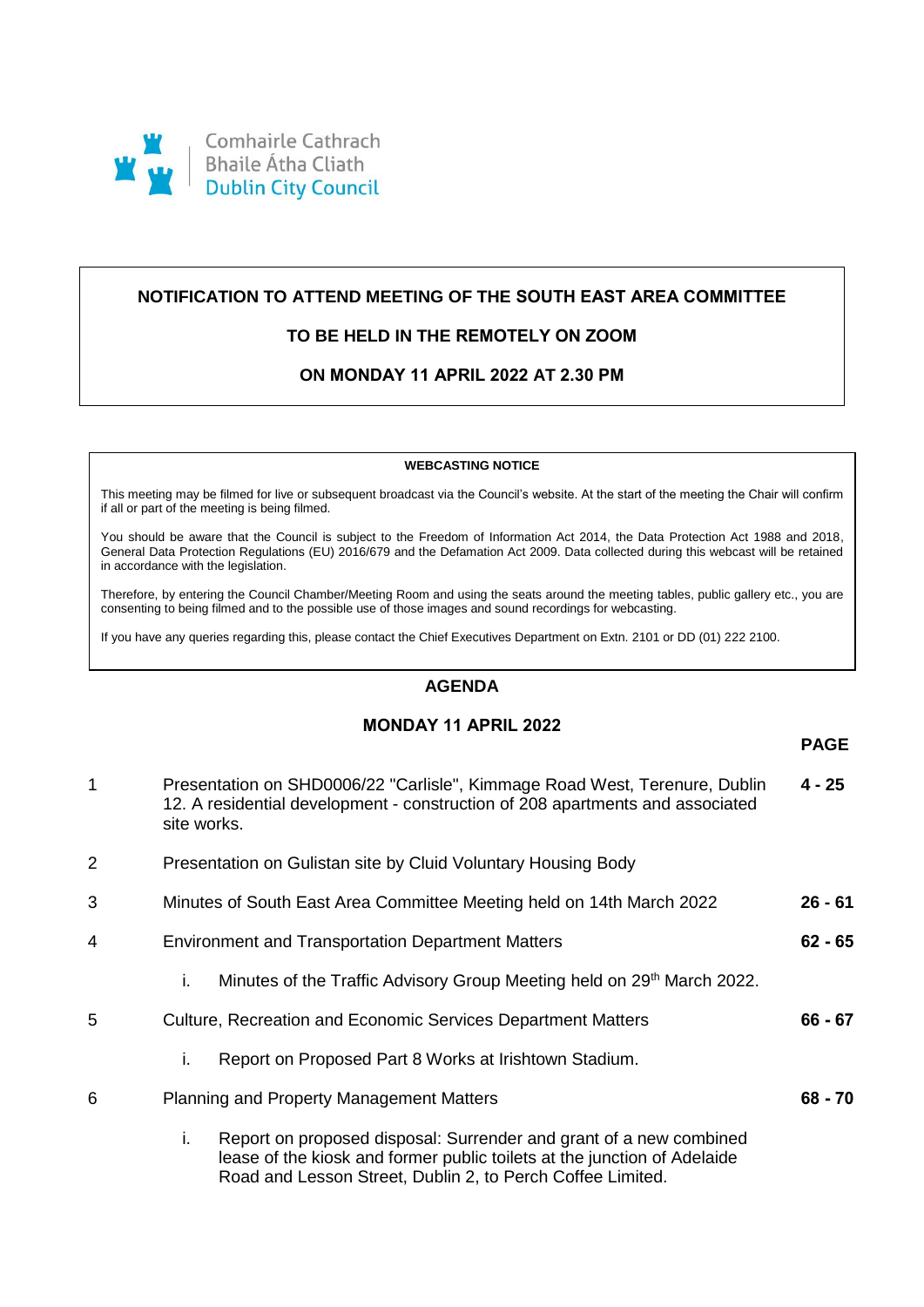#### 7 South East Area Office Matters

- i. Report of the Director of Services Central and South East.
- ii. Nomination of three councillors, one per local electoral area to Traffic Service Requests Review.

### 8 Motions

## **Motion 1 from Councillor Mary Freehill**

That the Traffic Department urgently erect bollards at the entrance to Kimmage Grove. In the meantime, that the clampers be requested to visit this site on a very regular basis nightly because of illegal parking that is hindering access to this estate.

### **Motion 2 from Councillor Mary Freehill**

The current state of Leinster Road is dangerous for cyclists and pedestrians and is very unsightly. That the Manager sets out what powers the council can use to ensure that Irish Water reinstate Leinster Road, Rathmines following renewal of water pipes. Furthermore that the Cleansing Department add Leinster Road to their list now that work has been completed.

### **Motion 3 from Councillor Dermot Lacey**

Noting the appalling state of the footpath in the vicinity of Vergemount, Clonskeagh Road and Vergemount Park this committee requests the Manager to immediately have these examined with a view to a serious upgrade of same and an immediate repair of the particularly poor work at the junction of Vergemount Park and Clonskeagh Road.

### **Motion 4 from Councillor Mary Freehill**

That this committee contact the NTA regarding the shortage of buses on the Harold's Cross route into town in morning rush hour. Residents of the area are unable to get a bus into town to work as the buses are full when they arrive in Harold's Cross. Furthermore, we would like to discuss why more buses don't use the Clanbrassil Street route into town and to explain why Rathmines Rathgar and Terenure areas are still deprived of a bus service to St. Stephen's Green.

### **Motion 5 from Councillors Tara Deacy and Deirdre Conroy**

That this committee support an urgent investigation regarding the speed and behaviour of traffic on the stretch of the lower Crumlin Road between Sundrive Road and the Grand Canal (Dolphin's Barn Bridge / Parnell Road) and that action be taken to address the ongoing serious concerns of residents and children/young people using the various facilities in this area.

There have been a number of serious collisions on this stretch in recent times and a review carried out by DCC in 2018 did not allow for any measures to be put in place.

This stretch of road is chiefly residential in nature, it is also home to three different schools (Loreto Senior Primary School / Scoil Mhuire Óg and Loreto Junior Primary School) a busy sports ground - Dolphin Park which is used by two growing GAA clubs and almost a dozen local schools, a youth club - Clay Youth Project, Dolphins Barn Fire Station and the densely populated residential complex of Seagull House.

Residents have identified a number of measures that may help, can some or all of these be considered this time round: